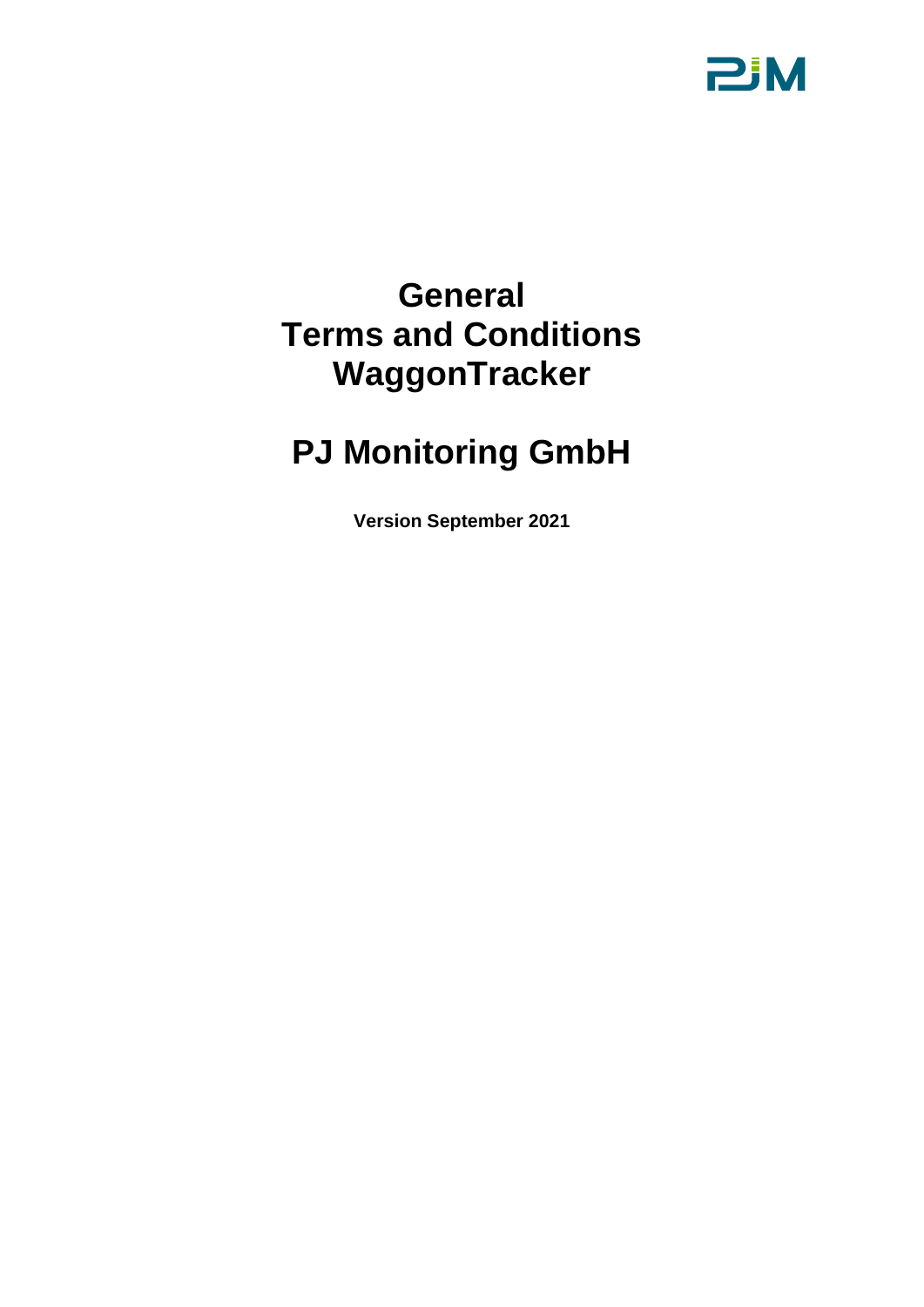

# **General Terms and Conditions PJ Monitoring GmbH**

# **1. General provisions**

- 1.1. These contractual provisions shall apply to all legal transactions between PJ Monitoring GmbH (hereinafter referred to as "PJM") and all natural and legal persons (hereinafter referred to as "buyer") with reference to the WaggonTracker product and the associated information services (WaggonTracker Portal).
- 1.2. PJM shall conclude contracts exclusively on the basis of these General Terms and Conditions. These Terms and Conditions shall always apply in their latest version at the time the contract was concluded.
- 1.3. Provisions that diverge from, contradict or complement these Terms and Conditions shall not be part of any contract, unless agreed expressly in writing and by PJM.
- 1.4. All agreements shall require the written form.

### **2. Quotes and order confirmation**

- 2.1. All quotes provided by PJM are subject to change and non-binding.
- 2.2. PJM reserves the right to refuse an order without stating any reason.
- 2.3. All orders placed by the buyer shall be made in writing and signed by an authorised signatory.
- 2.4. Orders shall only be considered accepted by and contracts binding for PJM once a written order confirmation has been dispatched specifying the technical details.
- 2.5. Any subsequent contract changes require the written form.
- 2.6. Information provided in catalogues, brochures, price lists, displays at trade fair stalls, circulars, promotional material etc. as well as verbal information shall only be considered relevant if expressly declared to be part of the contractual content in the written order confirmation issued by PJM.
- 2.7. PJM shall duly fulfil the order placed on the basis of the generally recognised Code of Practice at the time of the conclusion of the contract and the principles of economic efficiency and sound financial management.

# **3. Prices**

- 3.1. All prices are given in Euros, without sales tax and Ex Works (delivery warehouse) in accordance with the Incoterms 2010.
- 3.2. Loading, transport and shipping as well as customs procedures are completed at the buyer's risk.
- 3.3. In case additional or increased expenses occur due to a change in legal provisions between the conclusion of the contract and the delivery of the products, in particular with regard to customs or fluctuations of official exchange rates, PJM reserves the right to increase the agreed price accordingly.
- 3.4. Prices can increase in cases where the buyer violates his duties of cooperation, provided that this fact leads to additional costs. These additional costs are invoiced on a time and material basis plus a processing fee of 10%.
- 3.5. Any additional expenses arising from this contract and bank charges shall be paid for by the buyer.
- 3.6. If PJM, upon the buyer's request, installs the product or performs trainings on the buyer's behalf, such services shall be invoiced separately.
- 3.7. Where licence fees are charged for the use of GPS, these fees must be paid for by the buyer.
- 3.8. The buyer shall bear all costs for track and traction, shunting, maintenance and repair and is responsible for the work item's transfers and all transfer-related costs.
- 3.9. Bad weather days will be treated like downtime days through no fault of one's own. These are days that are charged if, due to certain weather conditions, no services can be performed and the PJM team must be present.
- 3.10.Basically, any additional services (e.g. evaluation, documentation and reporting services) that are not included in the offer are charged at an hourly rate of € 120,- net.
- 3.11. Travel times are charged at an hourly rate of € 95,- net.
- 3.12. Travel costs are charged according to the actual expenditure plus a manipulation surcharge of 10% as follows:
	- Railway: 2<sup>nd</sup> class
	- Aeroplane: flight time up to 6 hours economy class, more than 6 hours business class
	- Car: mileage allowance € 0.50/km

**PJ Monitoring GmbH** | Waagner-Biro-Straße 125 | 8020 Graz | Austria | Gerichtsstand: Graz-Stadt | Geschäftsführer: DI Dr. Martin Joch, DI Günter Petschnig UID-Nr: ATU62956206 | Firmenbuch-Nr.: FN284856g | Steuer-Nr.: 68 285/5085

Kärntner Sparkasse AG | IBAN: AT08 2070 6044 0012 Tel.:+43 316 22 84 54 0939 BIC: KSPKAT2K | Raiffeisen-Landesbank Stmk AG IBAN: AT96 3800 0000 0519 8304 | BIC: RZSTAT2G

Fax:+43 316 228454-15

office@pj-monitoring.com

*Seite 2 von 8*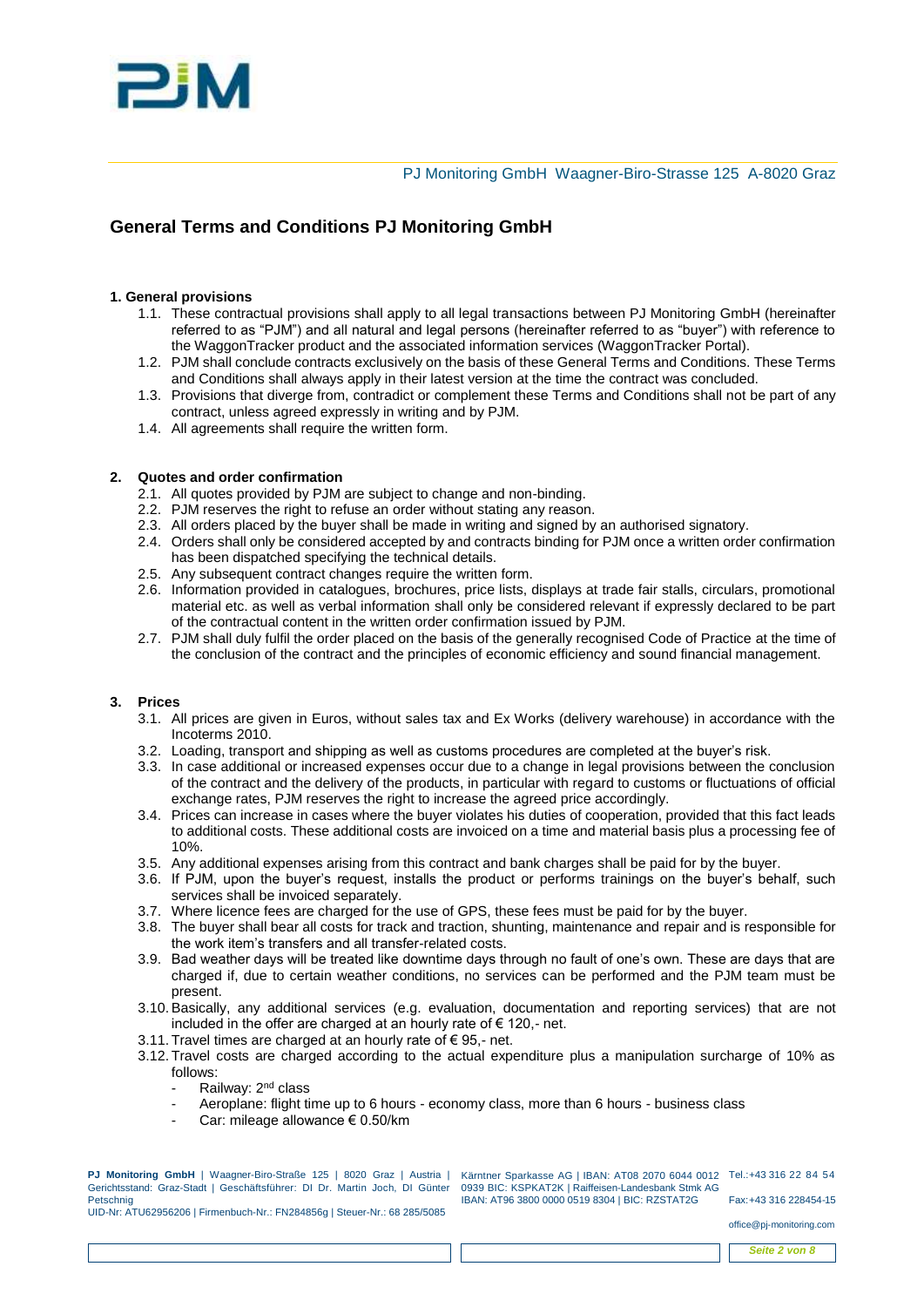

- 3.13.Beyond the normal working hours, the following surcharge rates shall apply: overtime and Saturday work + 50%, night (between 22:00 and 6:00)/Sunday/holiday work + 100%. According to the law, one working day comprises max.12 hours and a working week max. 60 hours.
- 3.14. The prices are subject to indexation in accordance with the Austrian Index of Consumer Prices 2015 = 100 with the index published for the month in which the order is issued being taken as the basis for calculation. Index fluctuations will be taken into account where they exceed 5%; if the threshold value is exceeded, the change in the consumer price index is to be taken into account in its entirety. The new index value thus calculated will be the starting-point for the calculation of the next index adjustment. If the index ceases to be published, it will be replaced by the index which succeeds it. If no such successor index is published, the inflation allowance is to be calculated in such a way that it corresponds to the reduction in purchasing power.

#### **4. Scope of services**

- 4.1. Services rendered according to these Terms and Conditions refer to the supply of the WaggonTracker product, not including its installation in the bearing housing of a railway vehicle.
- 4.2. Support during the initial installation, including on-site training, is available. The buyer shall bear all additional expenses that arise in this context, such as transport, travel expenses etc.
- 4.3. In addition, access to customer-specific data shall be enabled via a web portal or other appropriate data exchange systems.
- 4.4. In all cases, the concluded contract shall constitute the basis for the scope of services to be rendered. Any change requests after the conclusion of the contract require a supplementary agreement with regard to delivery dates and pricing. Unforeseen additional efforts can lead to delivery date and price changes.
- 4.5. Objectively justified, minor changes to the services rendered by PJM that may reasonably be imposed on the buyer shall be understood as approved of in advance as long as form, fit and function are not affected.
- 4.6. Objectively justified partial deliveries and services shall be admissible and may be invoiced separately.
- 4.7. Unless otherwise agreed the project language shall be German.

#### **5. Delivery times and dates**

- 5.1. The delivery and/or service times and dates specified in the contract shall apply. Any change requests after the conclusion of the contract require a supplementary agreement with regard to delivery dates and pricing. Unforeseen additional efforts can lead to delivery date and price changes.
- 5.2. Compliance with delivery times on the part of PJM shall require the timely receipt of all data and documents to be supplied by the buyer as well as the buyer's fulfilment of the agreed payment obligations, any legal and technical prerequisites to be provided by the buyer and any other obligations that are required in order for PJM to render its services. If the buyer delays the fulfilment of such prerequisites, delivery times will lengthen accordingly.
- 5.3. In cases where the agreed time schedule changes after the conclusion of the contract due to circumstances that are not attributable to PJM, any additional costs resulting therefrom are invoiced on a time and material basis plus a processing fee of 10%. Among other things, this includes hotel cancellation fees, downtime days, futile business trips and rental charges.
- 5.4. In case delivery dates cannot be met or obligations cannot be executed on time due to force majeure, concerned deadlines will be extended for a period of time equal to the working days lost because of the occurrence of the event of force majeure. New legal COVID 19 regulations or travel restrictions as well as a certain extent of illness cases that affect the Parties' fulfilment of contractual duties are considered as force majeure if they come into effect or happen after the conclusion of the contract.
- 5.5. PJM cannot grant a short-time availability for optional offer positions.
- 5.6. In cases of force majeure, strike, unpredictable events or delays on the part of our suppliers that are not the fault of PJM or in case of other comparable events beyond the sphere of influence of PJM, delivery times and dates shall be deferred accordingly.

#### **6. Installation, commissioning, acceptance**

6.1. For provisions regarding installation, commissioning and acceptance, please refer to the individual contract**.**

#### **7. Payment conditions**

7.1. All payments shall be made to the PJM bank account, IBAN AT08 2070 6044 0012 0939, BIC KSPKAT2K.

**PJ Monitoring GmbH** | Waagner-Biro-Straße 125 | 8020 Graz | Austria | Gerichtsstand: Graz-Stadt | Geschäftsführer: DI Dr. Martin Joch, DI Günter Petschnig UID-Nr: ATU62956206 | Firmenbuch-Nr.: FN284856g | Steuer-Nr.: 68 285/5085

Kärntner Sparkasse AG | IBAN: AT08 2070 6044 0012 Tel.:+43 316 22 84 54 0939 BIC: KSPKAT2K | Raiffeisen-Landesbank Stmk AG IBAN: AT96 3800 0000 0519 8304 | BIC: RZSTAT2G

Fax:+43 316 228454-15 office@pj-monitoring.com

*Seite 3 von 8*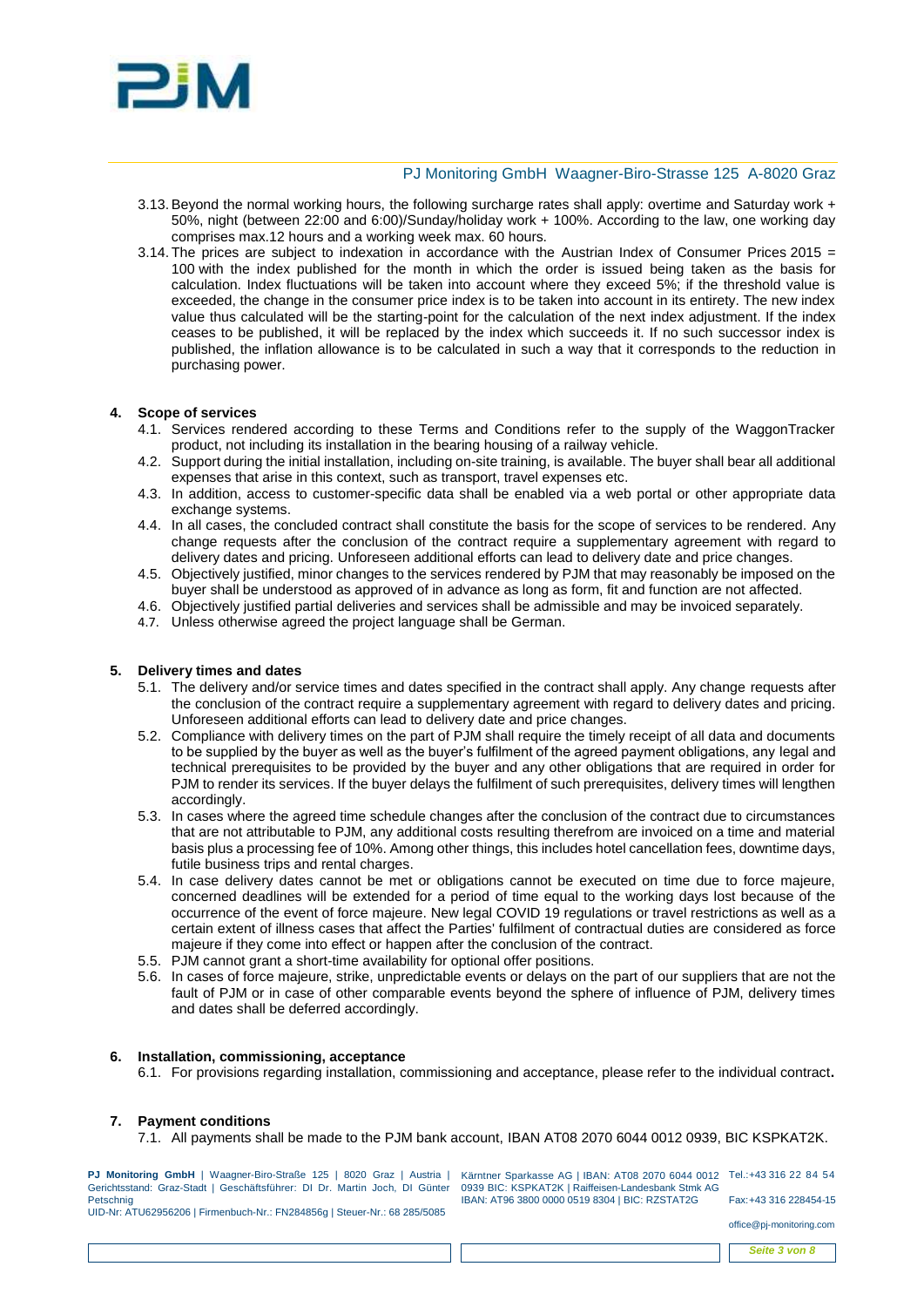

- 7.2. One third of the payment shall be made as a down payment upon the conclusion of the contract. The remaining balance shall be paid net within 30 days from the date of the invoice. After this period, the buyer shall be considered in default without an additional reminder being required.
- 7.3. PJM shall have the right to issue exclusively electronic invoices.
- 7.4. Specific projects and customised orders are generally invoiced in partial amounts. Transport and travel costs are invoiced monthly.
- 7.5. Service charges arise from the date of handover to the buyer. They shall be invoiced on a monthly, semiannual or annual basis, depending on the individual agreements and must be paid in advance. Costs shall depend on the individual mobile service provider and shall thus be adjusted in case of changes to the prices of the mobile service provider in question.
- 7.6. In case of default of payment, also of a single instalment, any discounts granted (markdowns, reductions etc.) shall become null and void and shall be added to the invoice.
- 7.7. PJM reserves the right to charge default interest in accordance with the applicable legal provisions even in case of default of payment through no fault of the buyer's.
- 7.8. In cases of default of payment the buyer shall reimburse PJM for any expenses incurred in connection with reminders and collection of monies in cases where a debt-collection agency was consulted, in as far as such expenses were incurred to ensure adequate claims preparation.
- 7.9. Where PJM handles the debt collection process, the buyer shall be liable for a fee of EUR 5 per reminder.
- 7.10. If payment for data services and Internet access is not made even after several reminders, all access shall be blocked and the system put on hold. The costs for reactivation shall be borne entirely by the buyer.
- 7.11. If reactivation is not applied for within 6 months after the shutdown, the data service and Internet access shall be deactivated irreversibly.
- 7.12. If the buyer defaults on a payment within the framework of other contractual relations that exist with PJM, PJM reserves the right to put on hold the fulfilment of obligations from the latest contract until all other outstanding obligations on the part of the buyer have been met.
- 7.13. The buyer shall not have any right to retain or set off payments on the basis of counterclaims that have not been recognised by PJM or by a legally binding court order.

#### **8. Buyer's duty to cooperate**

- 8.1. The buyer shall be liable for ensuring that all structural, technical and legal prerequisites that are required for the provision of services are complied with.
- 8.2. The buyer shall, at his expense, ensure the swift provision of third-party authorisations, notifications of authorities and licenses to be granted through the latter.
- 8.3. The buyer shall be liable for ensuring the correctness of all technical documentation provided, i.e. technical drawings, building plans, storage plans etc.
- 8.4. If the completion of services is delayed or rendered impossible through circumstances for which the buyer is responsible, or if the buyer refuses acceptance, its obligation to pay the purchase price shall remain unaffected.
- 8.5. The buyer shall inform PJM without delay of any changes in his contact data, such as name, address and email address, either in writing or by e-mail. Furthermore, the buyer shall be responsible for ensuring that the receipt of e-mail messages is not hampered by forwarding, closing down or congestion. If the buyer violates these obligations through his own negligence, PJM reserves the right to cancel the contract and to invoice the buyer for any damages suffered.

# **9. Project execution**

- 9.1. PJM usually creates a specification including the most important project data as well as the detailed task. This specification must be inspected and released by the buyer before the beginning of the service provision. In case no feedback is provided by the buyer until then, the specification is automatically considered as inspected and released.
- 9.2. For the prevention of delays, the buyer appoints a contact person on site who is always available and competent to make a decision.
- 9.3. The buyer shall provide the necessary infrastructure for any PJM services.
- 9.4. The buyer is responsible for the immediate and continuous temporal and local availability of the work item as well as for the maintenance of its operational condition.
- 9.5. The buyer is responsible for the necessary safety measures.
- 9.6. PJM is not responsible for rail crime or vandalism during the service provision. In areas with an (increased) safety risk for staff or equipment (burglary), the buyer must provide a security service.

**PJ Monitoring GmbH** | Waagner-Biro-Straße 125 | 8020 Graz | Austria | Gerichtsstand: Graz-Stadt | Geschäftsführer: DI Dr. Martin Joch, DI Günter Petschnig UID-Nr: ATU62956206 | Firmenbuch-Nr.: FN284856g | Steuer-Nr.: 68 285/5085

Kärntner Sparkasse AG | IBAN: AT08 2070 6044 0012 Tel.:+43 316 22 84 54 0939 BIC: KSPKAT2K | Raiffeisen-Landesbank Stmk AG IBAN: AT96 3800 0000 0519 8304 | BIC: RZSTAT2G Fax:+43 316 228454-15

office@pj-monitoring.com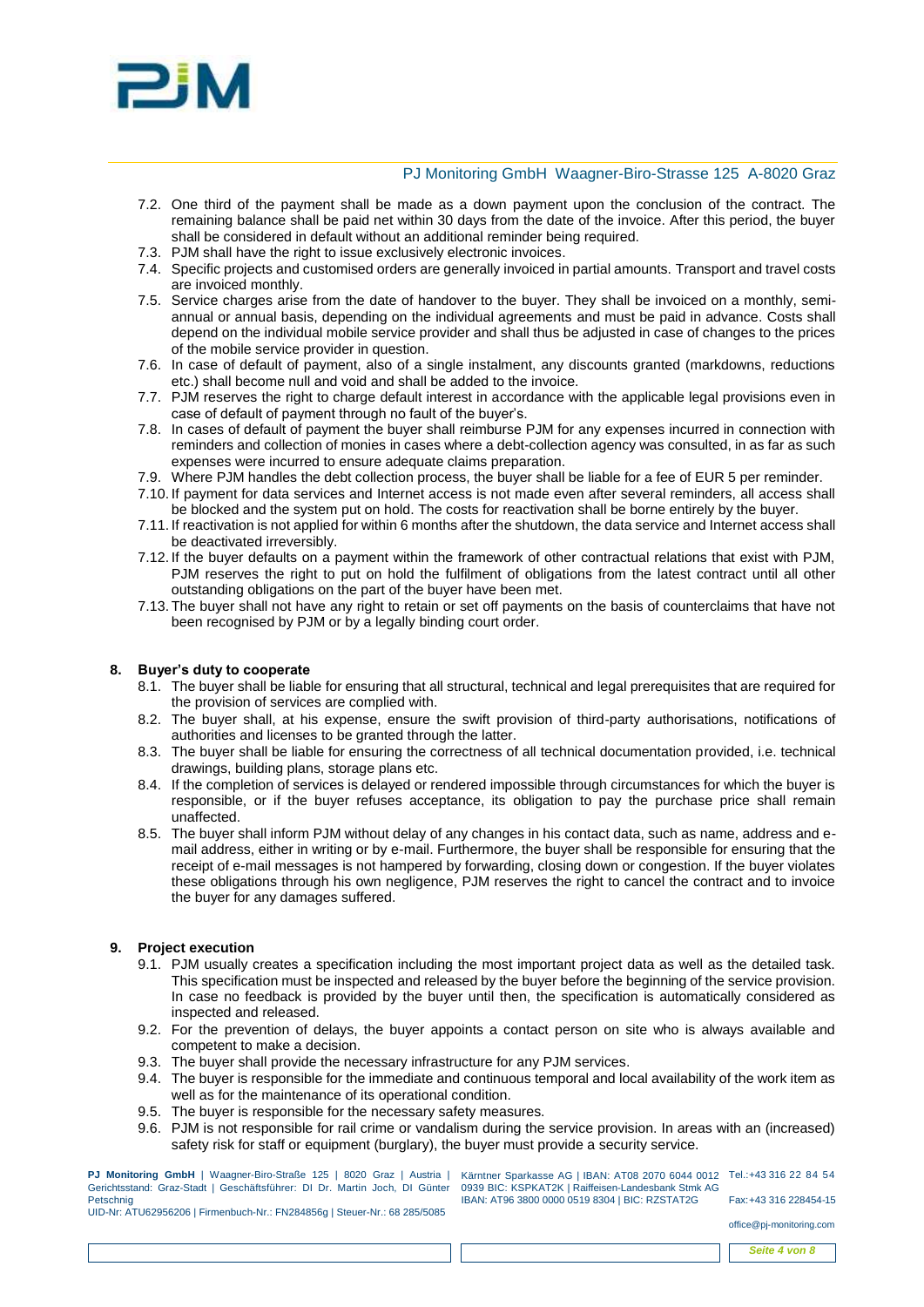

- 9.7. The PJM services must not be hindered by any other works. Soldering and welding works on the work item must be agreed with PJM.
- 9.8. The conduction of services in Switzerland after the exceedance of the 90 days-limit depends on the award of the work permit in Switzerland.

#### **10. Reservation of title**

- 10.1. Goods supplied or installed by PJM or goods that were handed over to the buyer in any other way shall remain the sole property of PJM until payment has been made in full.
- 10.2. Until PJM claims have been settled in full, the delivery item/service shall not be mortgaged, transferred as security or encumbered with third-party rights in any other way.
- 10.3.A resale shall only be admissible if PJM is notified of the purchaser's name and address and if PJM expressly agrees to the resale.
- 10.4. If the buyer defaults on its payment obligations, PJM reserves the right to reclaim the reserved goods. In such a case, the buyer shall be obligated to release them. The buyer agrees that PJM shall have the right to enter the location of the reserved goods in order to assert this reservation of title. Such a reclaim shall not be considered a withdrawal from the contract.
- 10.5. Up until the transfer of title to the buyer, PJM reserves the right to refuse the delivery of its products if the buyer becomes bankrupt or if insolvency proceedings are instigated against it or rejected for lack of sufficient assets.
- 10.6. Until its payment obligations have been met in full, the buyer shall keep the product in a workable, functioning condition.

#### **11. Warranty**

- 11.1. The warranty period is one year from the date of the handover to the buyer. If acceptance procedures are agreed, the warranty period begins upon acceptance. In the case of replacement deliveries or error correction, the warranty period for the parts affected by the defect begins to run anew for another 12 months, which extends the total warranty period to a maximum of 24 months.
- 11.2. Warranty claims may only be asserted subsequent to a notice of defects, which must be delivered exclusively by registered post and contain a detailed description of faults and indication of possible reasons. Such notice of defects must be given within 14 days from the rendering of the service or partial service.
- 11.3. Defects that cannot be detected within this period even through meticulous inspection shall be reprehended immediately after their detection and within the warranty period.
- 11.4. With the exception of cases where legal provisions imply the right to revocation or price reduction, PJM shall reserve the right to settle warranty claims through repair or exchange at its own discretion.
- 11.5. Depending on the circumstances, PJM shall fulfil claims to repair and/or exchange within a reasonable period of time. Claims for damage due to delayed performance cannot be made during this period.
- 11.6.PJM shall have the right to demand that the defective product is sent to PJM for repair.
- 11.7. The buyer shall not have the right to refuse acceptance on the basis of an immaterial defect.
- 11.8. If a seal mounted by PJM is damaged, the warranty shall become null and void.
- 11.9. Circumstances in which the product is not fully suitable for the agreed use shall not constitute a defect, if such unsuitability arises exclusively from information made available to PJM at the time of the rendering of the service diverging from actual conditions, and if such divergence arises from a failure on the part of the buyer to fulfil its duty to cooperate.
- 11.10. Circumstances in which the buyer's technical facilities such as supply lines, cables, networks etc. are not technically flawless and fully functional or not compatible with the delivered product shall not constitute a defect.
- 11.11. PJM shall not provide a warranty for products which the buyer has modified or repaired without the prior consent of PJM, or for defects arising from non-compliance with the installation manual, improper or incorrect use of the product, or from external influences. Wear parts (e.g. batteries, axle-boxes and seals) are excluded from the warranty.
- 11.12. PJM assumes no warranty for third party services that are organised by PJM by order of the buyer.
- 11.13. In cases where the buyer's claims of defects turn out to be unjustified, the buyer shall be obligated to reimburse PJM for any expenses arising from the determination of absence of defects or repairs.

**PJ Monitoring GmbH** | Waagner-Biro-Straße 125 | 8020 Graz | Austria | Gerichtsstand: Graz-Stadt | Geschäftsführer: DI Dr. Martin Joch, DI Günter Petschnig UID-Nr: ATU62956206 | Firmenbuch-Nr.: FN284856g | Steuer-Nr.: 68 285/5085

Kärntner Sparkasse AG | IBAN: AT08 2070 6044 0012 Tel.:+43 316 22 84 54 0939 BIC: KSPKAT2K | Raiffeisen-Landesbank Stmk AG IBAN: AT96 3800 0000 0519 8304 | BIC: RZSTAT2G

Fax:+43 316 228454-15 office@pj-monitoring.com

*Seite 5 von 8*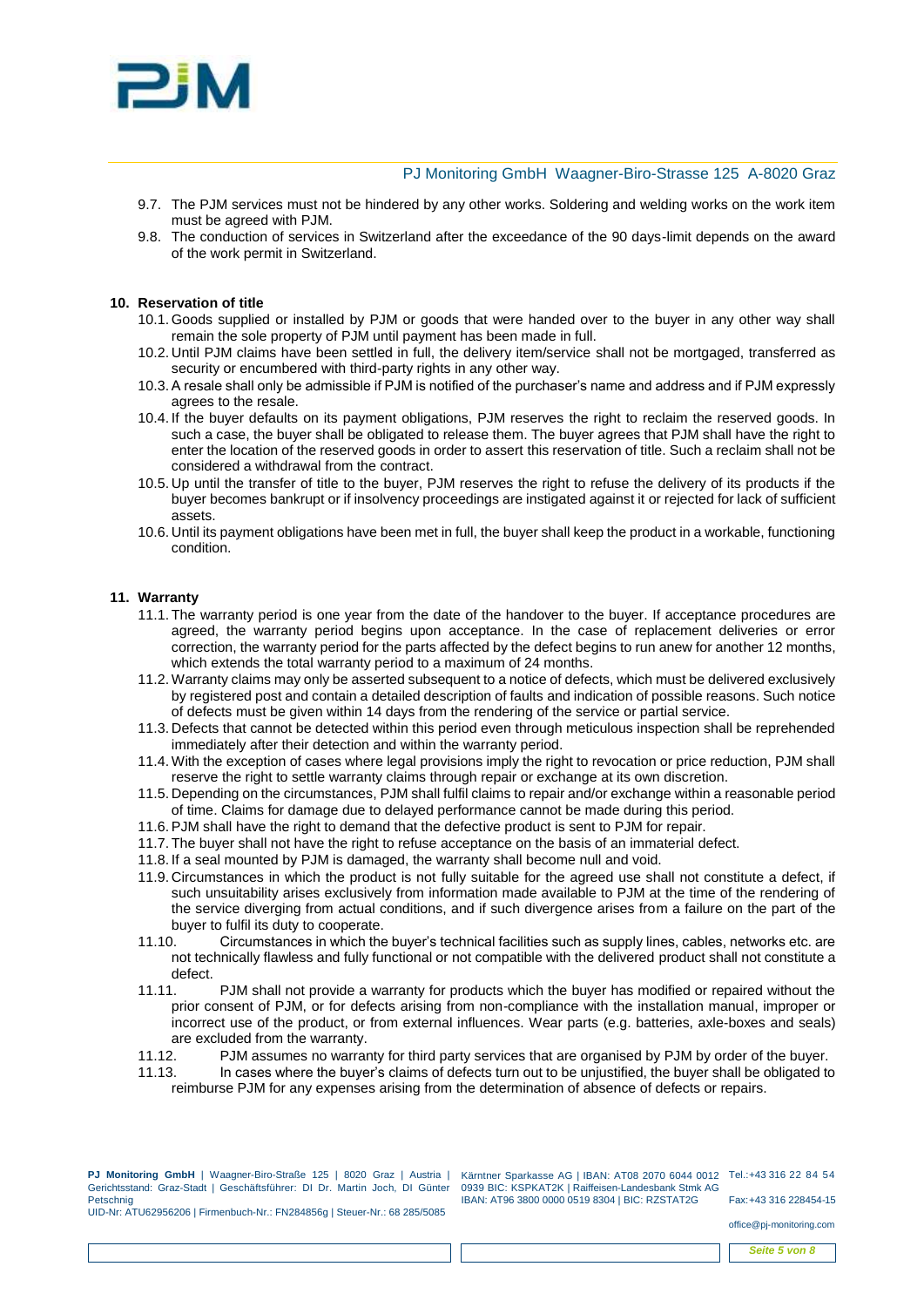

#### **12. Compensation for damages**

- 12.1. To the extent permitted by law, PJM shall be liable only for damages arising from the violation of contractual obligations and in the object of performance itself, and only if the buyer can prove either premeditation or gross negligence. Liability for slight negligence and compensation for consequential damages (e.g. downtime, additional expenses for services and charges arising therefrom, purely economic losses, loss of savings and profits, loss of interest and damages arising from third-party claims towards a contractual partner) shall be excluded.
- 12.2. Liability on the part of PJM shall, in all cases, be limited to the amount covered by liability insurance which is 10 million (products, inside of Europe).
- 12.3. The buyer shall pass on this limitation of liability to its customers and instruct them to pass it on to the final user.
- 12.4. In case of incorrect or negligent use or operation of the product or the software on the part of the buyer, all liability for damages on the part of PJM shall be excluded.
- 12.5.PJM assumes no liability for third party services that are organised by PJM by order of the buyer.
- 12.6.Although the rendering of these contractual services relies on the availability of the Global Positioning System (GPS) and the satellite and telecommunication services required for the rendering of such services, PJM shall, on the basis of the contract, not be liable for the provision of GPS and the associated satellites, the telecommunication services and the data transfer facilities, all of which lie outside the sphere of influence of PJM. Therefore, PJM shall also not be liable for the regional, timely and qualitative availability of a signal provided by the GPS satellite system. PJM assumes no liability for the accuracy of the signals transmitted by the satellite and the positioning data calculated therefrom.
- 12.7. Neither shall PJM be liable for the regional, timely and qualitative availability of the GSM mobile radio network or the individual network operator. PJM assumes no liability for positioning data being transmitted to the mobile radio network within a certain period of time or for data that has been fed into the network being delivered to the PJM server.
- 12.8. Whether the GSM mobile radio network and/or the GPS satellite positioning system will in future support the functions outlined in the contract lies outside the sphere of influence of PJM. If these services should no longer be available in future, this would be considered a case of force majeure for which neither PJM nor the buyer can be held responsible. In such a case, both PJM and the buyer would be released from their contractual obligations.

#### **13. Withdrawal from contract, failure to meet an obligation, non-performance**

- 13.1. The following events shall lead to the immediate termination of the contract:
	- The buyer uses the product for fraudulent, illegal or other improper purposes;
		- criminal proceedings are initiated against the buyer;
		- the buyer is still in default of payment after receipt of several reminders;
		- the buyer's business has been terminated or liquidated, or insolvency or composition proceedings are instigated against it or rejected for lack of sufficient assets.
- 13.2. If PJM is in default as to the performance of an obligation, the buyer shall only have the right to withdraw from the contract after an appropriate grace period has been set and elapsed fruitlessly. The grace period shall be set in writing and dispatched by registered mail.
- 13.3. The damages that PJM shall be liable for in case of failure or default as to the performance of an obligation shall, unless such failure was premeditated, be limited to 0.5% of the contractual total for each week from the end of the grace period, but shall in no case exceed 5% of the contractual total.
- 13.4. In cases where a supplier to PJM defaults on proper and timely delivery, for any reason outside the sphere of influence of PJM, for which PJM shall produce evidence, PJM reserves the right to withdraw from the contract.
- 13.5. In cases where the buyer defaults on a partial payment or a duty to cooperate in a way that makes the completion of the order on the part of PJM impossible or hinders it significantly, PJM shall have the right to withdraw from the contract. In such a case, and in cases where the buyer withdraws from the contract for unwarranted reasons, the right of PJM to the agreed fee in its total shall remain unaffected. In cases where PJM withdraws from the contract for warranted reasons, PJM shall be paid for any services already rendered.

#### **14. Cancellation of service contract\***

14.1. The service contract for data services (SIM, Server) shall be concluded for an indefinite period of time. The contract shall commence upon the installation of the products in the wagon and/or the activation of the SIM card provided by PJM. The buyer shall have the right to cancel the service contract at the end of each

**PJ Monitoring GmbH** | Waagner-Biro-Straße 125 | 8020 Graz | Austria | Kärntner Sparkasse AG | IBAN: AT08 2070 6044 0012 Tel.:+43 316 22 84 54 Gerichtsstand: Graz-Stadt | Geschäftsführer: DI Dr. Martin Joch, DI Günter Petschnig UID-Nr: ATU62956206 | Firmenbuch-Nr.: FN284856g | Steuer-Nr.: 68 285/5085

0939 BIC: KSPKAT2K | Raiffeisen-Landesbank Stmk AG IBAN: AT96 3800 0000 0519 8304 | BIC: RZSTAT2G Fax:+43 316 228454-15

office@pj-monitoring.com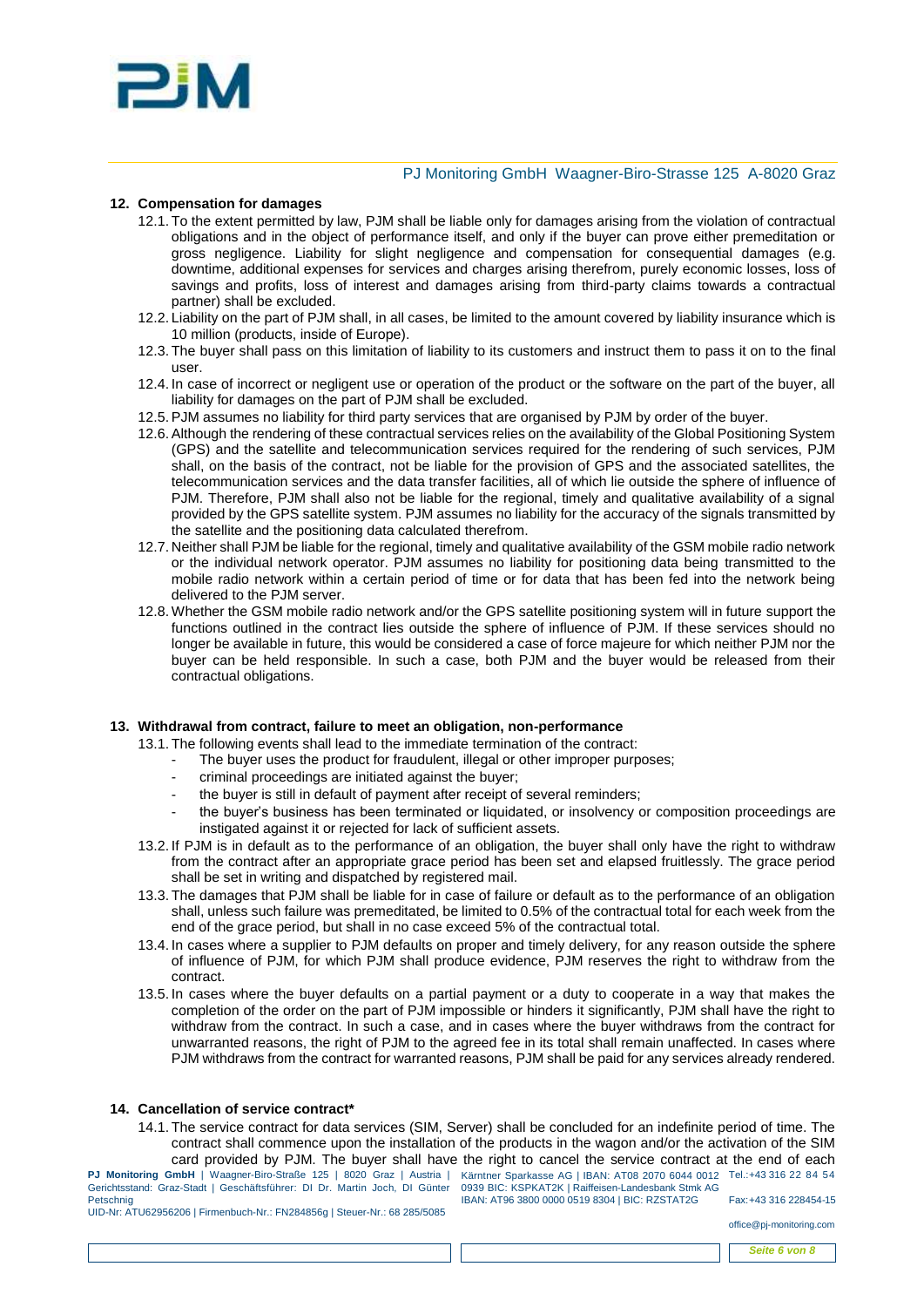

calendar year, subject to a three-month notice period. The units shall be deactivated irreversibly upon cancellation of the service contract.

#### **15. Confidentiality**

- 15.1. The contractual parties shall keep confidential all mutually provided information, documents and project data (these include, in particular, customer data, waggon-related data transmitted by the product itself as well as coordinates, sensor data, mileage etc.), which are therefore considered as confidential information. All measures shall be taken that are required to ensure that third parties cannot access or use this information. This duty of confidentiality also refers to employees, vicarious agents and contractual partners.
- 15.2. Confidential information may only be disclosed in the case of an existing corresponding agreement between the buyer and PJM, on the basis of legal or regulatory requirements or procedures or in cases where a publication of the concerned information has been carried out by the buyer itself. In all cases, the buyer must be immediately and fully informed about the disclosure.
- 15.3. In cases where PJM is given access to the buyer's confidential information from other sources of information that are different from the buyer, this information as well as the concerned source of information must also be kept confidential without the source of information's consent.

#### **16. Data protection and intellectual property rights**

- 16.1. The buyer expressly agrees with the collection, processing and use of personal data for the purpose of completing the order. The shared data shall only be used within the framework of the business relationship that is required for completing the order and shall be protected from third-party access. Data shall be saved only to the extent that this is deemed necessary for the contractual relationship or due to other legal provisions.
- 16.2. The buyer agrees with its data being passed on to the officially privileged creditor protection associations AKV EUROPA - Alpenländischer Kreditorenverband für Kreditschutz und Betriebswirtschaft, Creditreform Wirtschaftsauskunftei Kubicki KG and Kreditschutzverband von 1870.
- 16.3. The WaggonTracker, its software and operating mode are the intellectual property of PJM and patented under registration number PCT/AT2009/000333.
- 16.4.PJM reserves all rights to documents drawn up by PJM (in particular plans, brochures, technical documents) and their use.
- 16.5. The use of such documents or parts thereof shall require the express consent of PJM. All documents may thus be used only for the purposes expressly specified in the order placement or in a subsequent agreement.
- 16.6.PJM shall have the right and the buyer shall be obligated to indicate the PJM name (company, trade name) in publications or announcements of the project.

#### **17. Legal recourse and waiver**

- 17.1. The non-assertion of claims on the part of PJM in cases of violation of the contractual provisions by the buyer shall not give rise to a waiving of legal remedies with regard to earlier or later violations of this or any other contractual provision or to a contract amendment.
- 17.2.All rights and legal remedies shall be considered cumulative and non-exclusive and may be used individually or in parallel.

#### **18. Legal succession**

18.1. If a new business venture is founded in order to perform transactions, all rights and duties of PJM shall be transferred to the new business. The reestablishment of the contractual relationship shall not be required. Advance notification of such legal succession shall be given in good time.

#### **19. Place of performance, court of jurisdiction, applicable law**

- 19.1. Unless agreed otherwise in writing, the place of performance shall be the place of business of PJM in 8020 Graz.
- 19.2. Contracts concluded between PJM and its buyers shall be exclusively subject to Austrian law. The UN Convention on Contracts for the International Sale of Goods as well as the conflict of laws rules shall be excluded. The contractual languages shall be German or English.

**PJ Monitoring GmbH** | Waagner-Biro-Straße 125 | 8020 Graz | Austria | Gerichtsstand: Graz-Stadt | Geschäftsführer: DI Dr. Martin Joch, DI Günter Petschnig UID-Nr: ATU62956206 | Firmenbuch-Nr.: FN284856g | Steuer-Nr.: 68 285/5085

Kärntner Sparkasse AG | IBAN: AT08 2070 6044 0012 Tel.:+43 316 22 84 54 0939 BIC: KSPKAT2K | Raiffeisen-Landesbank Stmk AG IBAN: AT96 3800 0000 0519 8304 | BIC: RZSTAT2G

Fax:+43 316 228454-15

office@pj-monitoring.com